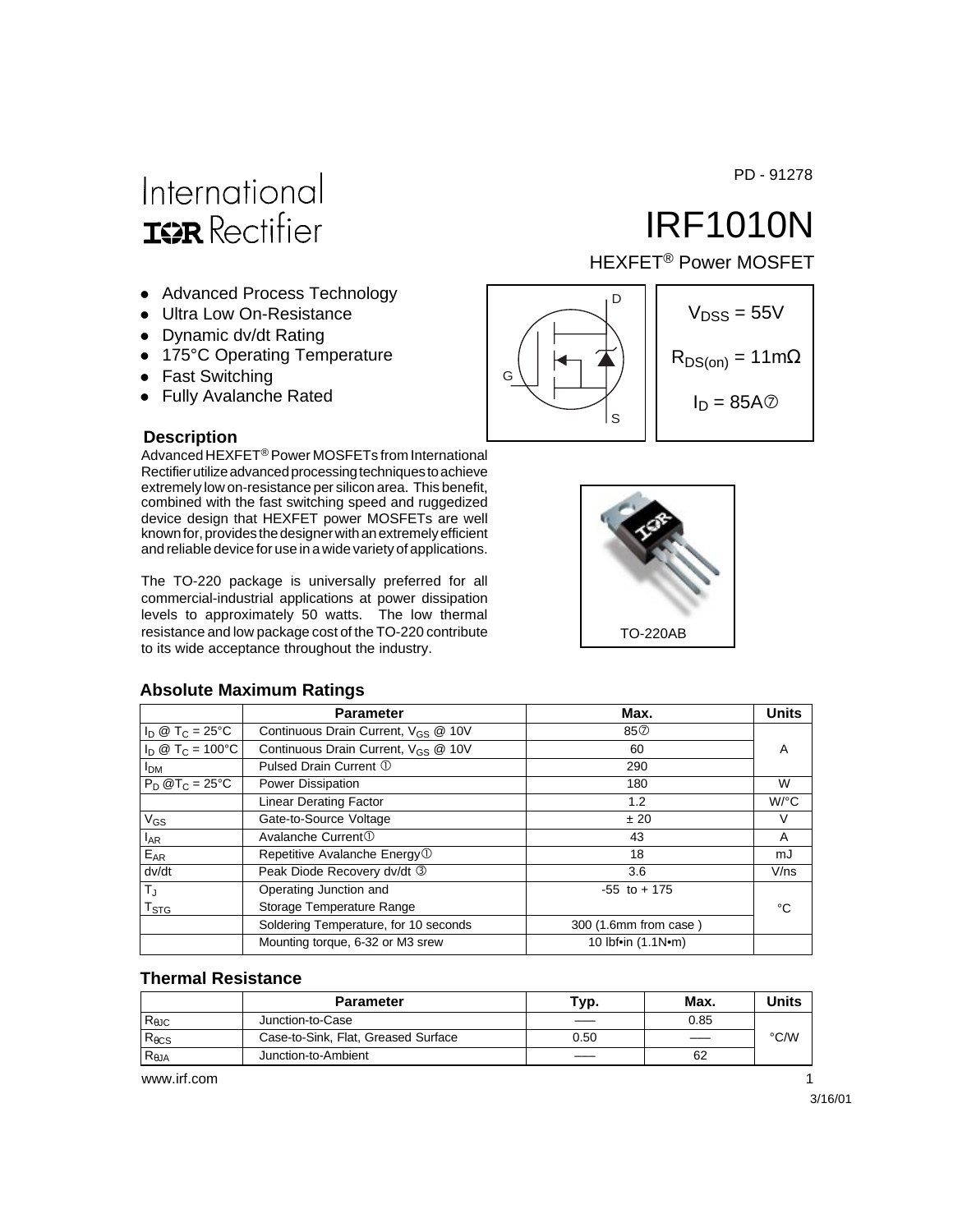|                                 | <b>Parameter</b>                           | Min.            | Typ.      | Max.                     | <b>Units</b> | <b>Conditions</b>                                     |
|---------------------------------|--------------------------------------------|-----------------|-----------|--------------------------|--------------|-------------------------------------------------------|
| $V_{(BR)DSS}$                   | Drain-to-Source Breakdown Voltage          | 55              |           |                          | V            | $V_{GS} = 0V$ , $I_D = 250 \mu A$                     |
| $\Delta V_{(BR)DSS}/\Delta T_J$ | Breakdown Voltage Temp. Coefficient        | $\qquad \qquad$ | 0.058     | $\overline{\phantom{m}}$ | V/°C         | Reference to $25^{\circ}$ C, $I_D = 1 \text{mA}$      |
| $R_{DS(on)}$                    | Static Drain-to-Source On-Resistance       |                 |           | 11                       | $m\Omega$    | $V_{GS} = 10V$ , $I_D = 43A$ <sup>43</sup>            |
| $V_{GS(th)}$                    | Gate Threshold Voltage                     | 2.0             |           | 4.0                      | V            | $V_{DS} = V_{GS}$ , $I_D = 250 \mu A$                 |
| <b>gfs</b>                      | Forward Transconductance                   | 32              |           |                          | S            | $V_{DS} = 25V$ , $I_D = 43A$ <sup>(4)</sup>           |
| <b>I</b> <sub>DSS</sub>         | Drain-to-Source Leakage Current            |                 |           | 25                       | μA           | $V_{DS} = 55V$ , $V_{GS} = 0V$                        |
|                                 |                                            |                 |           | 250                      |              | $V_{DS} = 44V$ , $V_{GS} = 0V$ , $T_J = 150^{\circ}C$ |
|                                 | Gate-to-Source Forward Leakage             |                 |           | 100                      | nA           | $V_{GS} = 20V$                                        |
| I <sub>GSS</sub>                | Gate-to-Source Reverse Leakage             |                 |           | $-100$                   |              | $V_{GS} = -20V$                                       |
| $Q_g$                           | <b>Total Gate Charge</b>                   |                 |           | 120                      |              | $I_D = 43A$                                           |
| $Q_{gs}$                        | Gate-to-Source Charge                      |                 |           | 19                       | nC           | $V_{DS} = 44V$                                        |
| $Q_{gd}$                        | Gate-to-Drain ("Miller") Charge            |                 |           | 41                       |              | $V_{GS}$ = 10V, See Fig. 6 and 13                     |
| $t_{d(on)}$                     | Turn-On Delay Time                         |                 | 13        |                          |              | $V_{DD} = 28V$                                        |
| $t_{r}$                         | <b>Rise Time</b>                           |                 | 76        |                          | ns           | $I_D = 43A$                                           |
| $t_{d(off)}$                    | Turn-Off Delay Time                        |                 | 39        |                          |              | $R_G = 3.6\Omega$                                     |
| $t_{\rm f}$                     | Fall Time                                  |                 | 48        |                          |              | $V_{GS}$ = 10V, See Fig. 10 $\circledcirc$            |
|                                 | Internal Drain Inductance                  |                 | 4.5       |                          |              | Between lead.                                         |
| $L_{\text{D}}$                  |                                            |                 |           |                          | nH           | 6mm (0.25in.)                                         |
| L <sub>S</sub>                  | Internal Source Inductance                 |                 |           |                          |              | from package                                          |
|                                 |                                            |                 | 7.5       |                          |              | and center of die contact                             |
| $C_{iss}$                       | Input Capacitance                          |                 | 3210      |                          |              | $V_{GS} = 0V$                                         |
| $C_{\rm oss}$                   | <b>Output Capacitance</b>                  |                 | 690       |                          |              | $V_{DS} = 25V$                                        |
| C <sub>rss</sub>                | Reverse Transfer Capacitance               |                 | 140       |                          | pF           | $f = 1.0$ MHz, See Fig. 5                             |
| $E_{AS}$                        | Single Pulse Avalanche Energy <sup>2</sup> |                 | 1030I250® |                          | mJ           | $I_{AS} = 4.3A$ , L = 270µH                           |

### Electrical Characteristics @ T<sub>J</sub> = 25°C (unless otherwise specified)

#### **Source-Drain Ratings and Characteristics**

|                 | <b>Parameter</b>                 | Min. l                                                                    |     |                 | Typ.   Max.   Units | <b>Conditions</b>                                                      |
|-----------------|----------------------------------|---------------------------------------------------------------------------|-----|-----------------|---------------------|------------------------------------------------------------------------|
| ls              | <b>Continuous Source Current</b> |                                                                           |     | 85 <sup>O</sup> |                     | MOSFET symbol                                                          |
|                 | (Body Diode)                     |                                                                           |     | A               | showing the<br>⇤    |                                                                        |
| $I_{SM}$        | <b>Pulsed Source Current</b>     |                                                                           |     | 290             |                     | integral reverse<br>G                                                  |
|                 | (Body Diode) <sup>1</sup>        |                                                                           |     |                 |                     | p-n junction diode.                                                    |
| V <sub>SD</sub> | Diode Forward Voltage            |                                                                           |     | 1.3             | V                   | $T_{\rm J}$ = 25°C, $I_{\rm S}$ = 43A, $V_{\rm GS}$ = 0V $\circled{4}$ |
| $t_{rr}$        | <b>Reverse Recovery Time</b>     |                                                                           | 69  | 100             | ns                  | $T_{\rm J} = 25^{\circ}$ C, I <sub>F</sub> = 43A                       |
| $Q_{rr}$        | Reverse Recovery Charge          |                                                                           | 220 | 230             | nС                  | $di/dt = 100A/\mu s$ 4                                                 |
| $t_{on}$        | Forward Turn-On Time             | Intrinsic turn-on time is negligible (turn-on is dominated by $L_S+L_D$ ) |     |                 |                     |                                                                        |

#### **Notes:**

- Repetitive rating; pulse width limited by max. junction temperature. ( See fig. 11 )
- $\textcircled{2}$  Starting T<sub>J</sub> = 25°C, L = 270µH  $R_G = 25\Omega$ , I<sub>AS</sub> = 43A, V<sub>GS</sub>=10V (See Figure 12)
- $\textcircled{3}$  I<sub>SD</sub> ≤ 43A, di/dt ≤ 210A/µs, V<sub>DD</sub> ≤ V<sub>(BR)DSS</sub>,  $T_J \leq 175^{\circ}C$
- Pulse width ≤ 400µs; duty cycle ≤ 2%.
- This is a typical value at device destruction and represents operation outside rated limits.
- $\textcircled{\tiny{\textcircled{\tiny{1}}}}$  This is a calculated value limited to T<sub>J</sub> = 175°C.
- $O$  Calculated continuous current based on maximum allowable junction temperature. Package limitation current is 75A.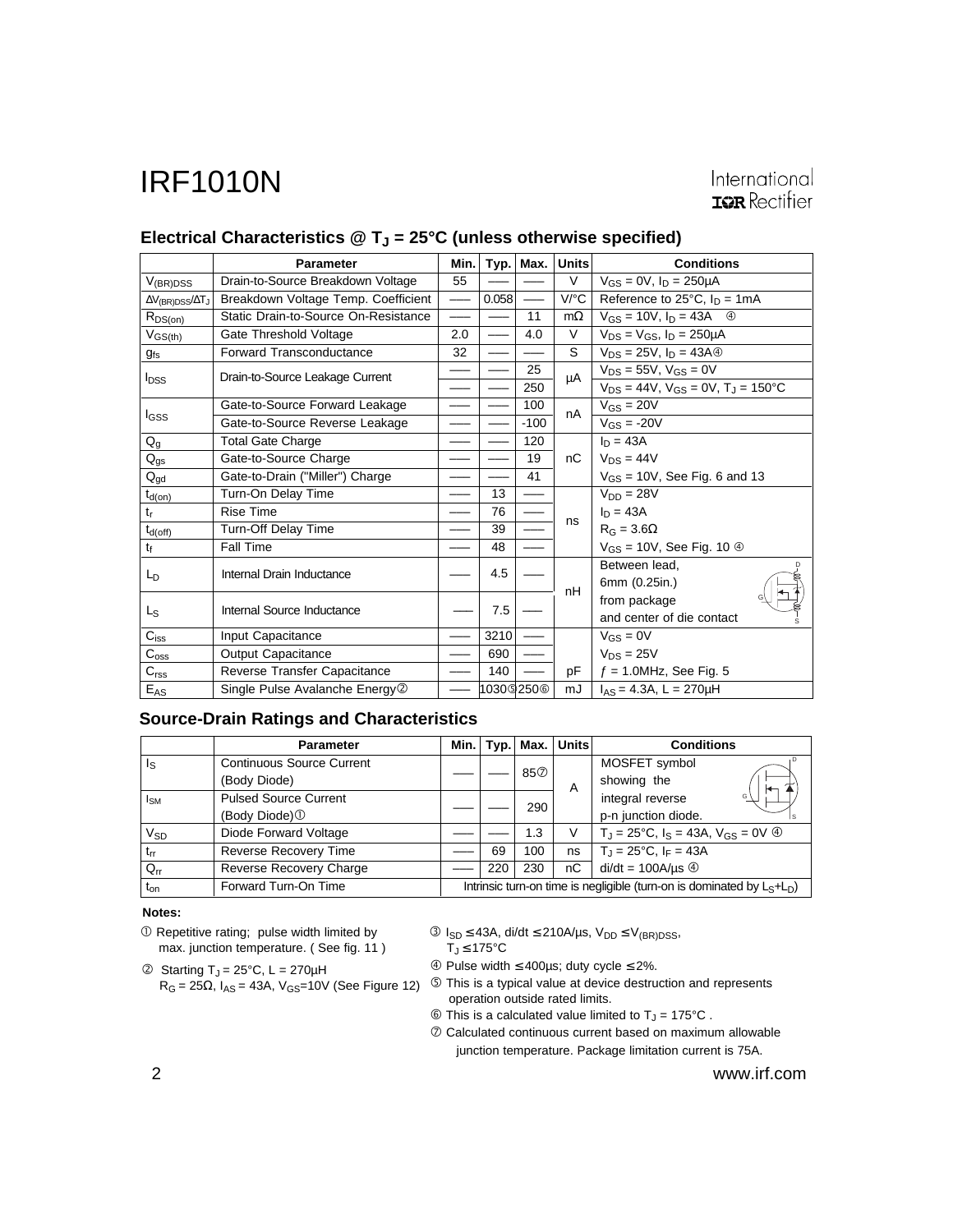### International **IOR** Rectifier









**Fig 3.** Typical Transfer Characteristics



**Fig 4.** Normalized On-Resistance Vs. Temperature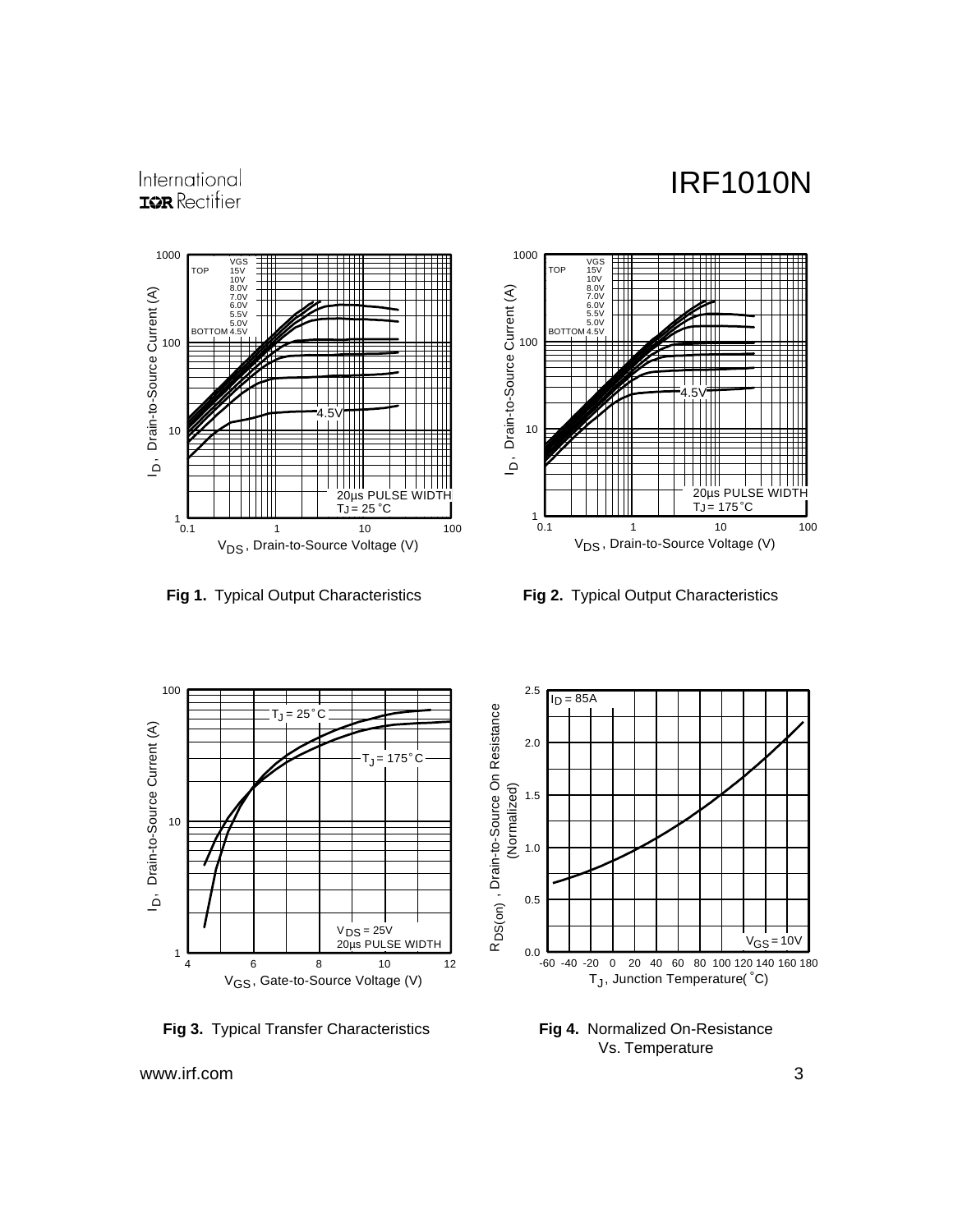### International **IOR** Rectifier



**Fig 7.** Typical Source-Drain Diode Forward Voltage

**Fig 8.** Maximum Safe Operating Area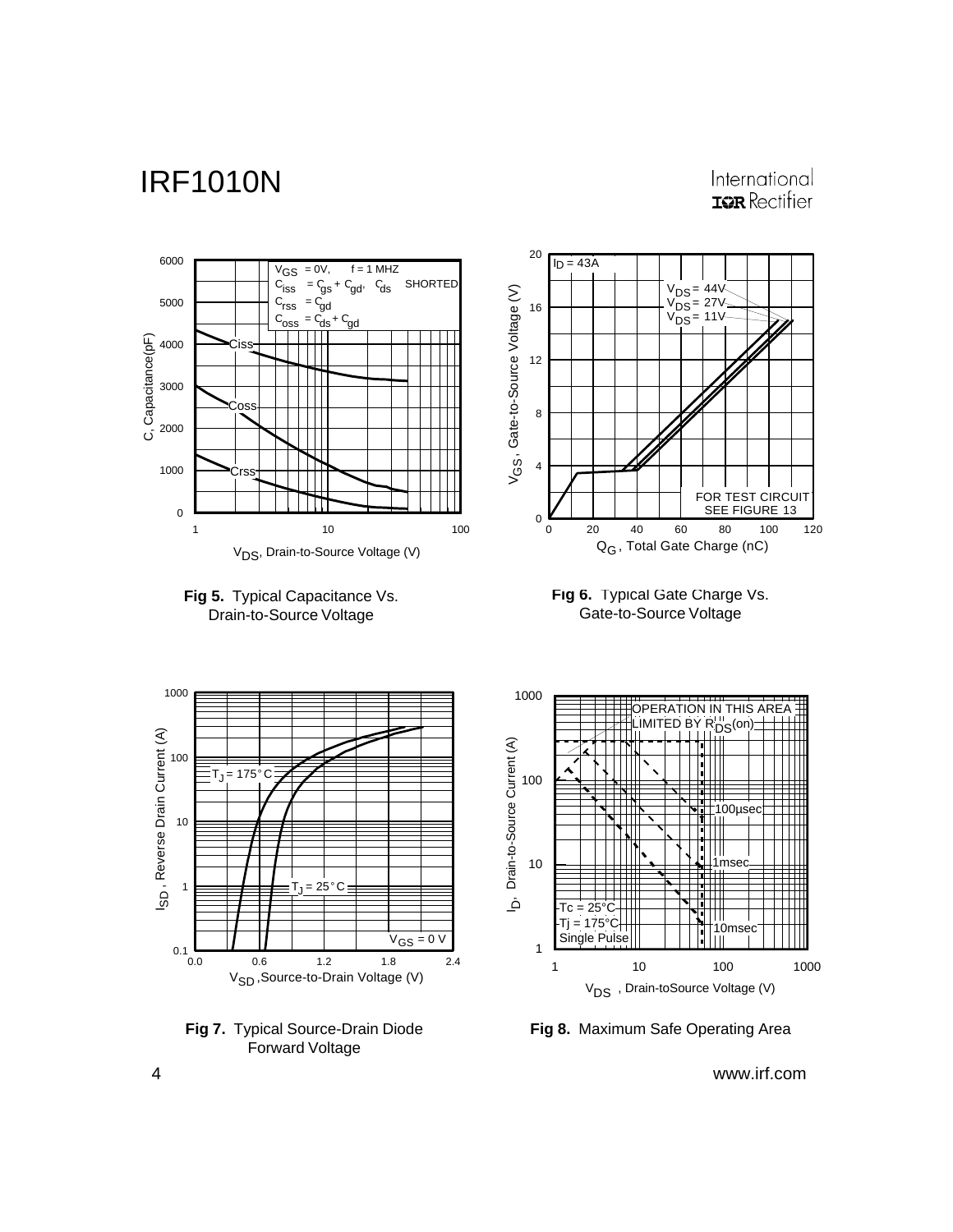### International **IOR** Rectifier







**Fig 10a.** Switching Time Test Circuit



**Fig 10b.** Switching Time Waveforms



**Fig 11.** Maximum Effective Transient Thermal Impedance, Junction-to-Case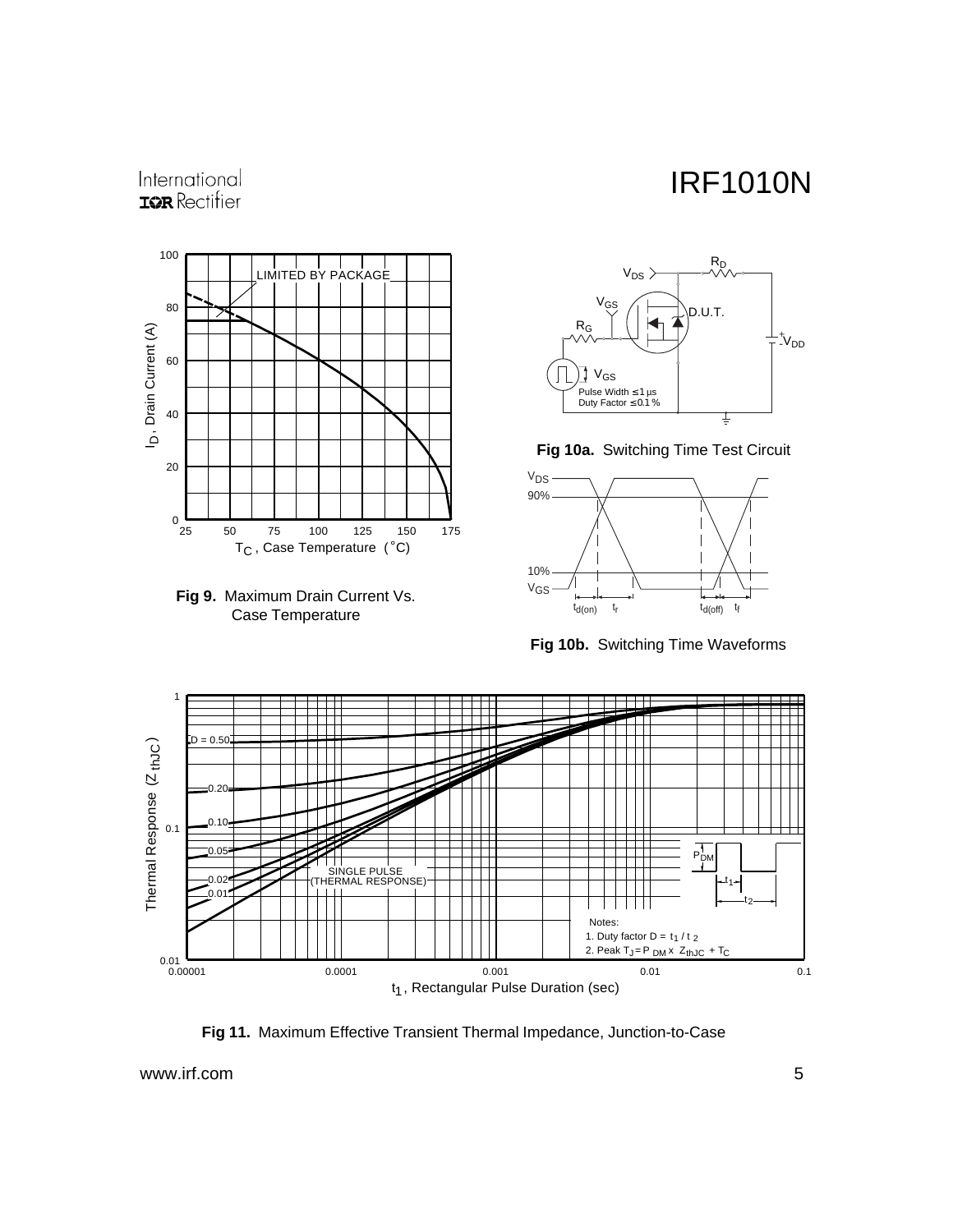



**Fig 12a.** Unclamped Inductive Test Circuit



**Fig 12b.** Unclamped Inductive Waveforms



**Fig 13a.** Basic Gate Charge Waveform **Fig 13b.** Gate Charge Test Circuit



**Fig 12c.** Maximum Avalanche Energy Vs. Drain Current

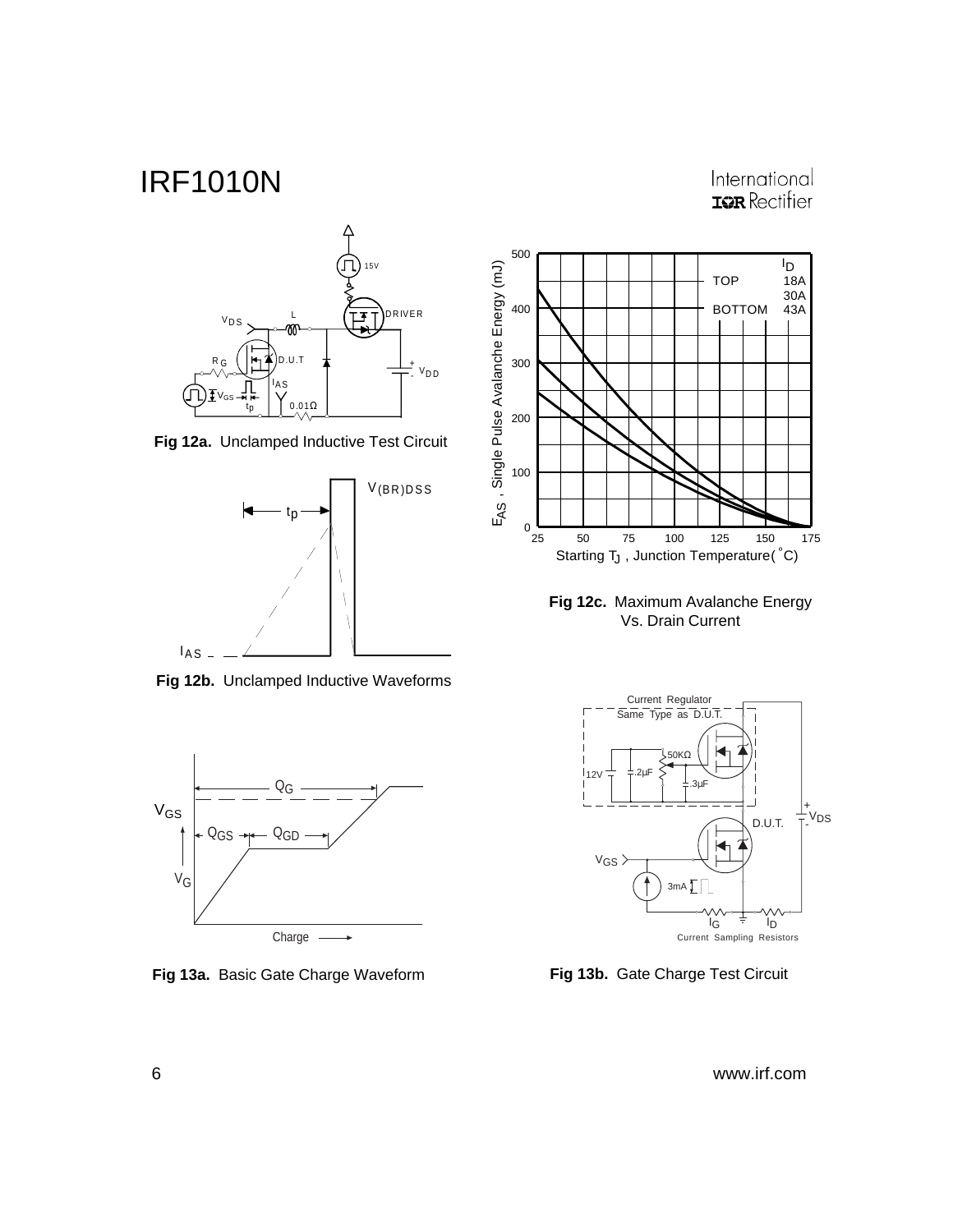

### **Peak Diode Recovery dv/dt Test Circuit**

\* Reverse Polarity of D.U.T for P-Channel



\*\*\*  $V_{GS} = 5.0V$  for Logic Level and 3V Drive Devices

**Fig 14.** For N-channel HEXFET® power MOSFETs